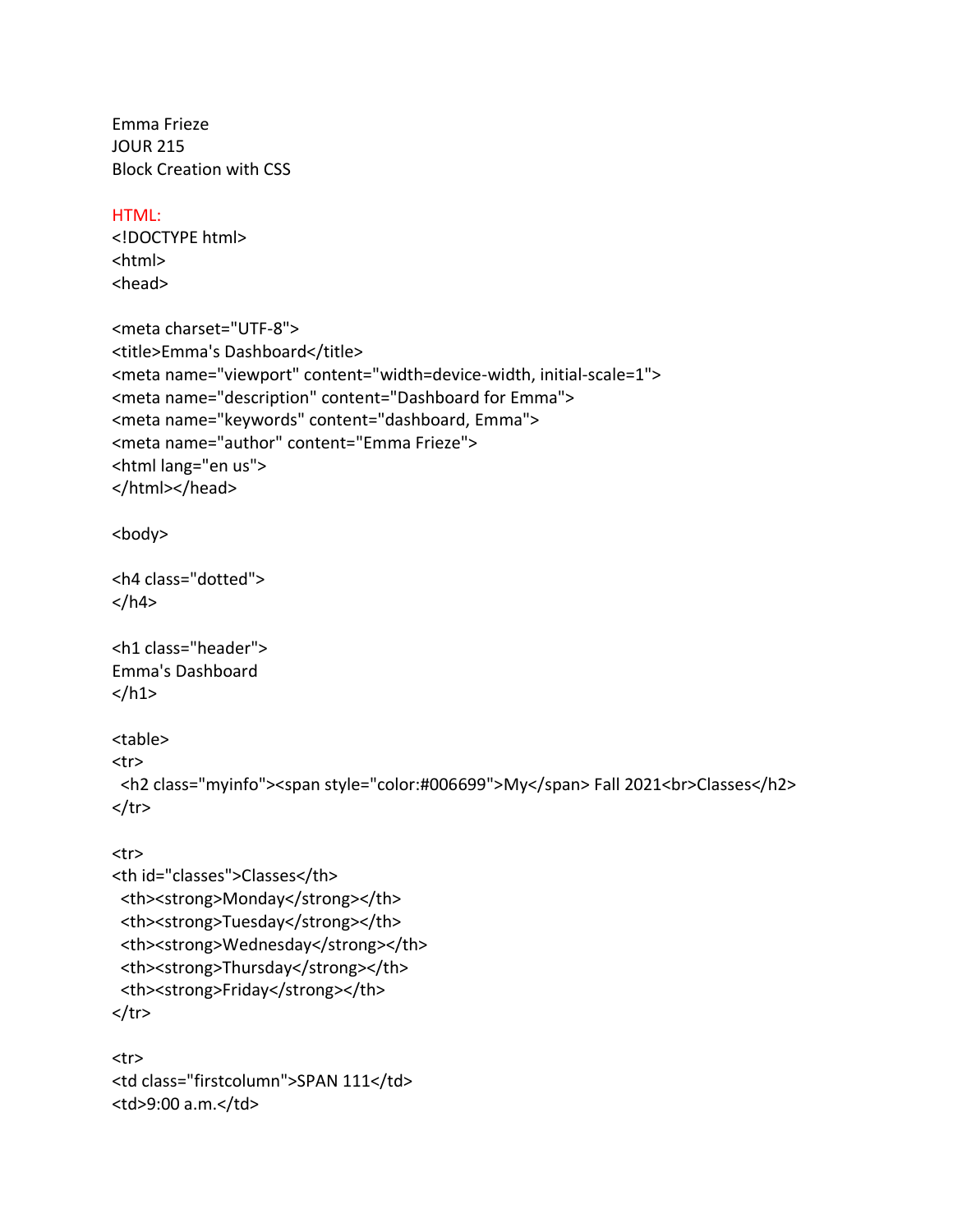<td>9:00 a.m.</td> <td>9:00 a.m.</td> <td>9:00 a.m.</td> <td></td>  $\langle$ tr> <tr> <td class="firstcolumn">MATH 115</td> <td>11:00 a.m.</td> <td></td> <td>11:00 a.m.</td> <td></td> <td>11:00 a.m.</td>  $\langle$ tr> <tr> <td class="firstcolumn">ECON 143</td> <td></td> <td>11:00 a.m.</td> <td></td> <td>11:00 a.m.</td> <td></td>  $\langle$ tr> <tr> <td class="firstcolumn">THR 215</td> <td>1:00 p.m.</td> <td></td> <td>1:00 p.m.</td> <td></td> <td></td>  $\langle$ tr> <tr> <td class="firstcolumn">JOUR 302</td> <td></td> <td>1:00 p.m.</td> <td></td> <td></td> <td></td>  $\langle$ tr> <tr> <td class="firstcolumn">JOUR 215</td>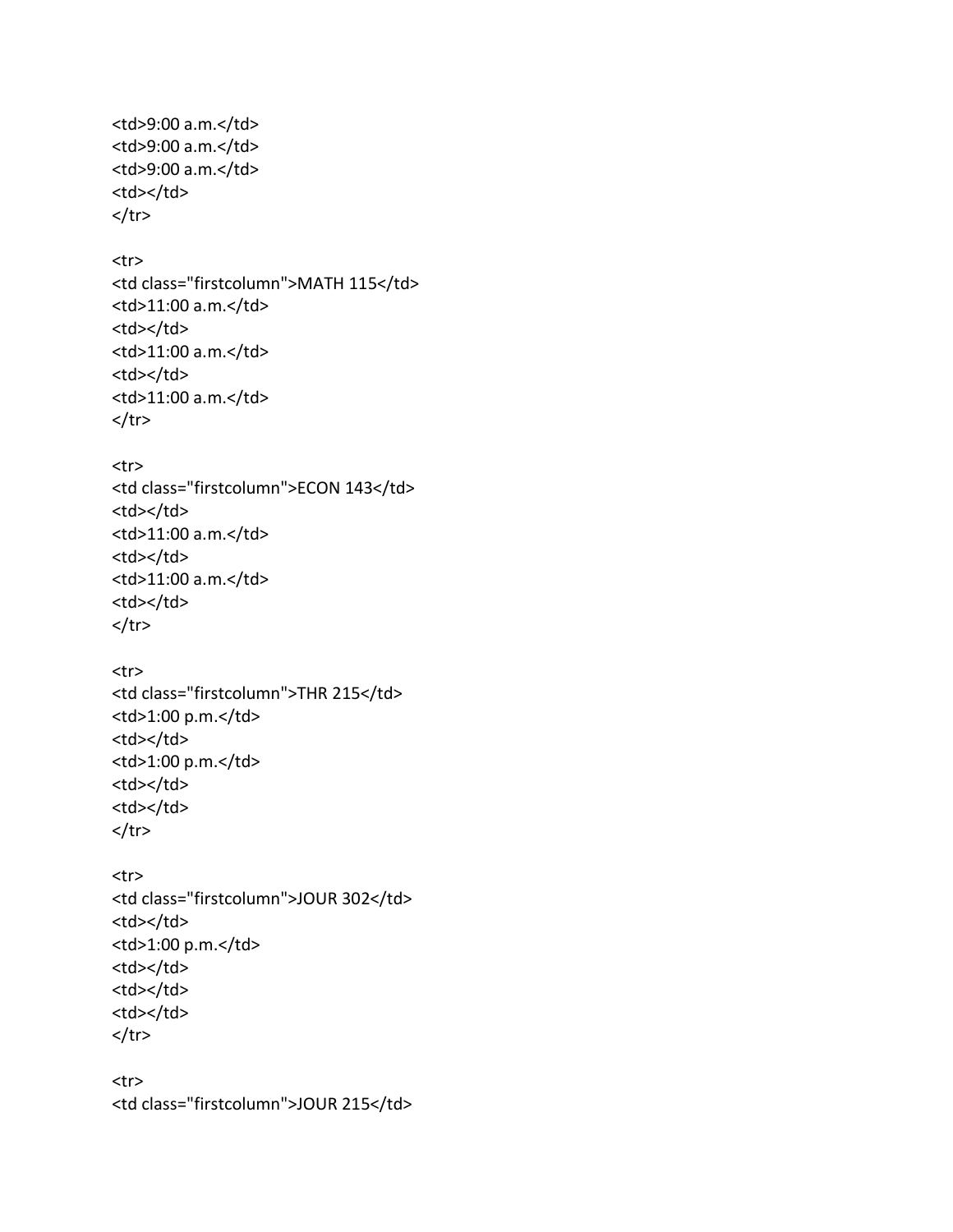```
<td></td>
<td>2:30 p.m.</td>
<td></td>
<td>2:30 p.m.</td>
<td></td>
\langletr>
<tr>
<td class="firstcolumn">BUS 200</td>
<td></td>
<td></td>
<td>4:00 p.m.</td>
<td></td>
<td></td>
\langletr>
</table><br>
<h2 class="myinfo"><span style="color:#006699">My</span> Photos</h2>
<div style="text-align:center">
  <span class="dot" onclick="currentSlide(1)"></span> 
  <span class="dot" onclick="currentSlide(2)"></span> 
  <span class="dot" onclick="currentSlide(3)"></span> 
   <span class="dot" onclick="currentSlide(4)"></span> 
</div>
<div class="slideshow-container">
<div class="mySlides fade">
  <div class="numbertext">1 / 4</div>
  <img border="0" alt="Boardwalk Photo: Credit - Emma Frieze" 
src="https://esfrieze.files.wordpress.com/2020/10/img_1848.jpg" style="width:100%">
  <div class="text">Photo 1: Disney's Boardwalk, Orlando, FL</div>
</div>
<div class="mySlides fade">
  <div class="numbertext">2 / 4</div>
  <img border="0" alt="Car Photo: Credit - Emma Frieze" 
src="https://esfrieze.files.wordpress.com/2020/10/img_2089.jpg" style="width:100%">
```

```
 <div class="text">Photo 2: View From a Car Window, Somewhere in KS</div>
</div>
```
<div class="mySlides fade">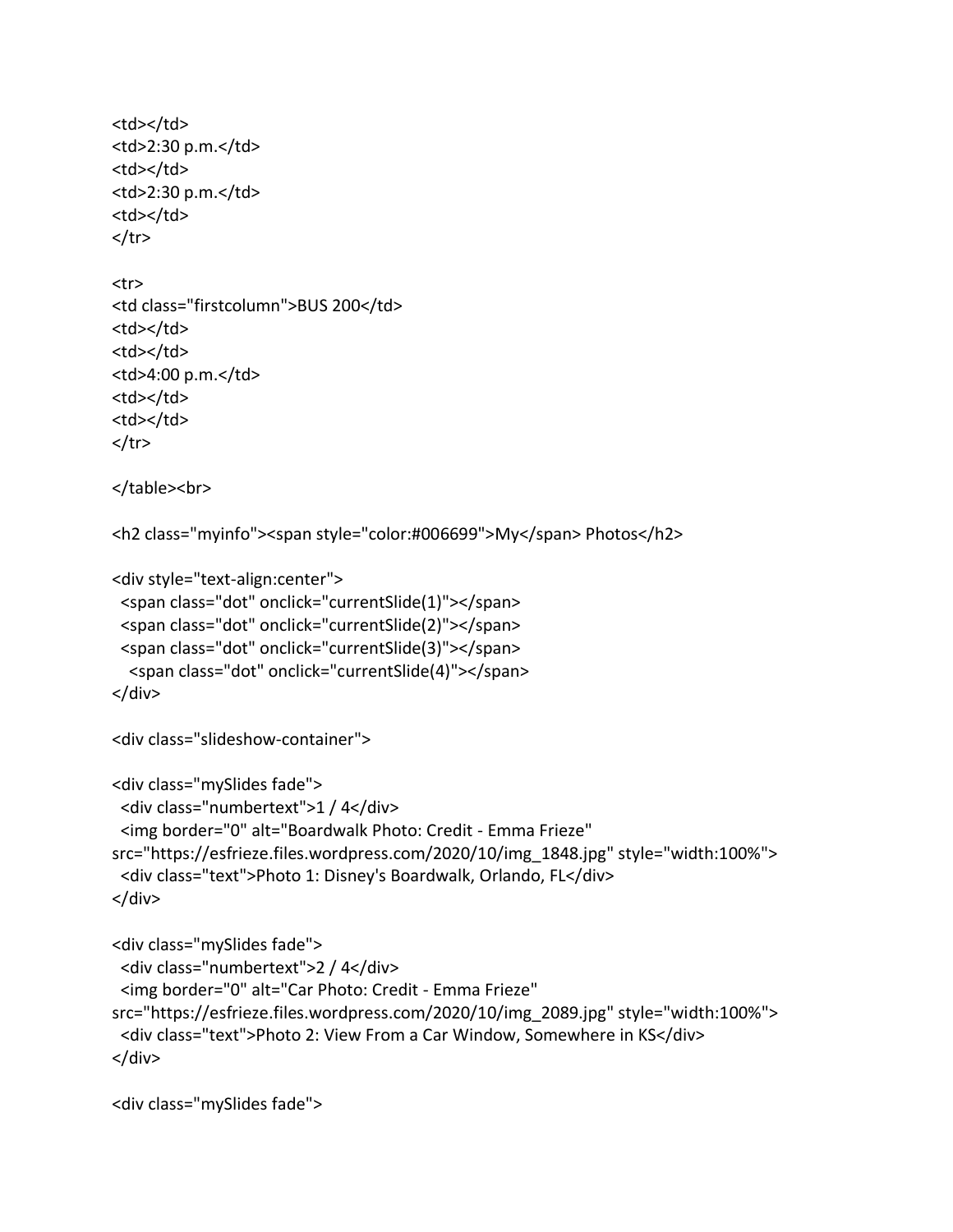```
 <div class="numbertext">3 / 4</div>
  <img border="0" alt="Mountain Photo: Credit - Emma Frieze" 
src="https://emmafriezehome.files.wordpress.com/2020/01/cropped-img_6857.jpg" 
class="responsive">
  <div class="text">Photo 3: Mountains, Vail, CO</div>
</div>
```

```
<div class="mySlides fade">
  <div class="numbertext">4 / 4</div>
  <img border="0" alt="Lincoln Memorial: Credit - Emma Frieze" 
src="https://emmafriezewjmchome.files.wordpress.com/2019/06/cropped-img_9423.jpg" 
style="width:100%">
  <div class="text">Photo 4: Lincoln Memorial, Washington, D.C.</div>
</div>
```

```
<a class="prev" onclick="plusSlides(-1)">&#10094;</a>
<a class="next" onclick="plusSlides(1)">&#10095;</a>
```

```
</div>
```

```
<script>
var slideIndex = 1;
showSlides(slideIndex);
function plusSlides(n) {
  showSlides(slideIndex += n);
}
function currentSlide(n) {
  showSlides(slideIndex = n);
}
function showSlides(n) {
 var i;
  var slides = document.getElementsByClassName("mySlides");
  var dots = document.getElementsByClassName("dot");
 if (n > slides.length) {slideIndex = 1}
 if (n < 1) {slideIndex = slides.length}
 for (i = 0; i < slides.length; i++) {
    slides[i].style.display = "none"; 
  }
 for (i = 0; i < dots.length; i++) {
    dots[i].className = dots[i].className.replace(" active", "");
  }
```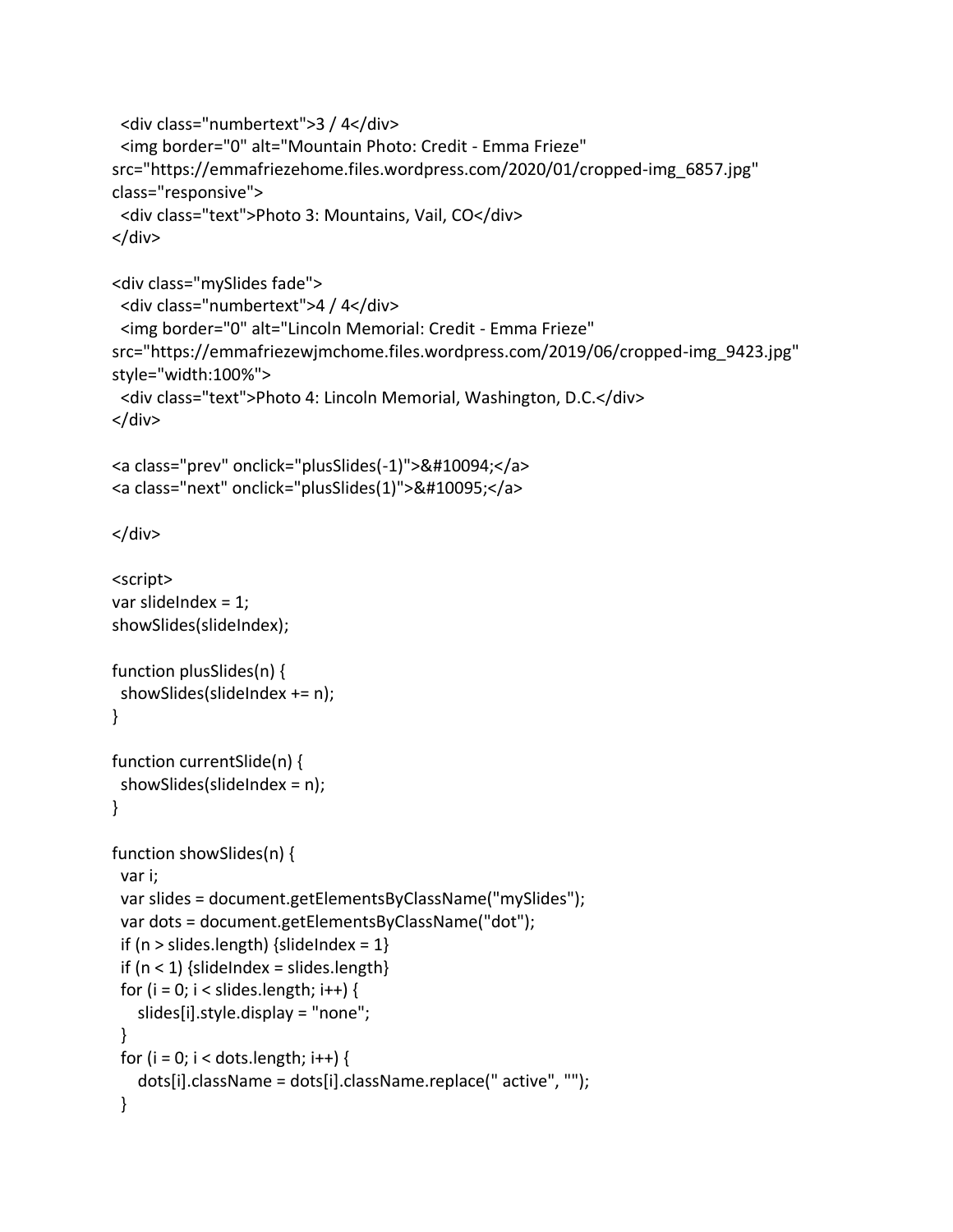```
 slides[slideIndex-1].style.display = "block"; 
  dots[slideIndex-1].className += " active";
}
```
</script>

<h2 class="myinfo"><span style="color:#006699">My</span> Portfolio</h2><button class="button"><a class="link" href="https://emmafriezeonlineportfolio.com">CLICK HERE </a></button>

<h2 class="myinfo"><span style="color:#006699">My</span> Interactive<br>Textbox</h2>

```
<h3>(Try Me!)
</h3>
```

```
<input class="textbox" type="text" name="textbox" size="35"><br>
```
<div class="biosection">

```
<h2 class="myinfo"><span style="color:#006699">My</span> Bio</h2>
```

```
<h3 class="bioh3">
❧ Academics ☙
</h3>
<div class="container">
<p>
<a href="https://emmafriezeonlineportfolio.com">
<img src="https://esfrieze.files.wordpress.com/2020/10/img_1914.jpg" width=25% height=25% 
alt="Photo: Emma Frieze" class="imgfloat">
</a>
<span style="color:#000000;text-align:right;font-size:8.5px;font-family:Trebuchet MS,sans-
serif;">Photo by Cory Keller</span><br>>>br>
Hello, my name is Emma, and I am a <span style="font-weight:bold; color:#006699">strategic 
communications</span> and <span style="font-weight:bold;
color:#006699">marketing</span> student at the University of Kansas. I am currently exploring
various career paths in communications, and two areas I am particularly interested in are <span 
style="font-weight:bold; color:#006699">advertising</span> and <span style="font-
weight:bold; color:#006699">public relations</span>. Outside of class, I am currently a 
member of <span style="font-weight:bold; color:#006699">The Agency</span>, a student-run 
advertising agency in the William Allen White School of Journalism and Mass Communications. I 
also enjoy being involved in the School of Business's <span style="font-weight:bold; 
color:#006699">Undergraduate Business Council</span>, and I find joy in
<a class="link2" href="https://chrysaliswritingportfolio.wordpress.com"><span style="font-
weight:bold; color:#006699">creative writing.</span></a>
```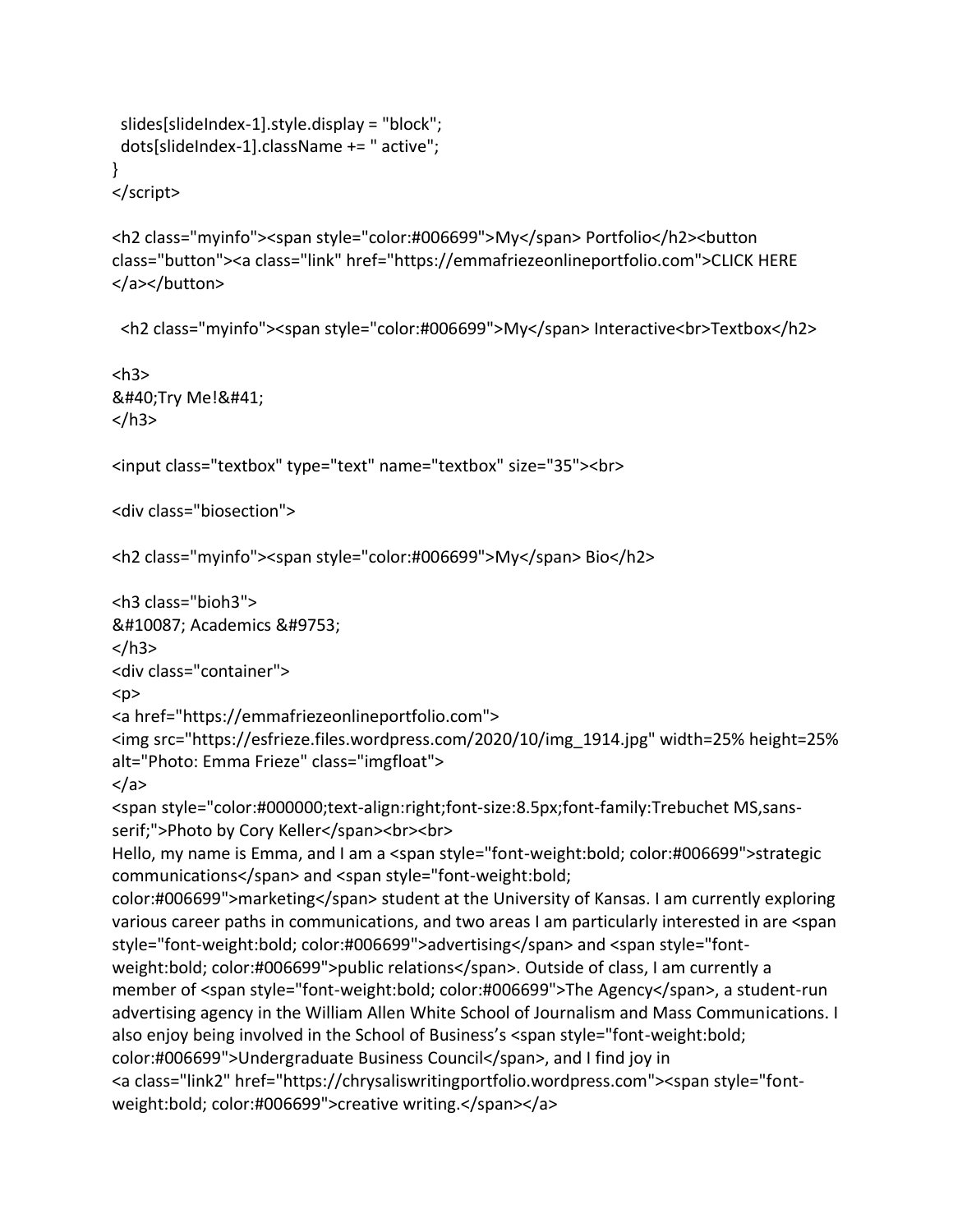$<$ /p $>$ </div>

<h3 class="bioh3"> ❧ Arts ☙ </h3>

 $< p >$ In my spare time, I love engaging with the <span style="font-weight:bold; color:#006699">performing arts</span>: </p>

<ul>

<li>Before coming to college, I was a <span style="font-weight:bold; color:#006699">dancer</span> for sixteen years, and I still enjoy supporting arts events.</li> <li>I am currently working towards the KU <span style="font-weight:bold; color:#006699">Arts Engagement Certificate</span>.</li> <li>I had a <span style="font-weight:bold; color:#006699">PR/Communications internship</span> this past summer at <span style="font-weight:bold; color:#006699">Starlight Theatre</span>, which presents Broadway shows and concerts in Kansas City, MO.</li>  $<$ /ul $>$ 

<h3 class="bioh3"> ❧ Coding ☙ </h3>

<p>This is my first time taking a <span style="font-weight:bold; color:#006699">coding</span> class. While I am a little nervous, I am excited to learn a new skill.</p>

```
<h3 class="bioh3">
❧ Quote ☙
</h3>
```
 $<sub>D</sub>$ </sub> As a final introduction to who I am, here is my <span style="font-weight:bold; color:#006699">favorite quote</span>: </p>

<blockquote>

"Yesterday is <span style="font-weight:bold; color:#006699">history</span>; tomorrow is a <span style="font-weight:bold; color:#006699">mystery</span>; today is a <span style="fontweight:bold; color:#006699">gift</span>. That's why they call it the <span style="fontweight:bold; color:#006699">present</span>." <rr>- Eleanor Roosevelt</rr>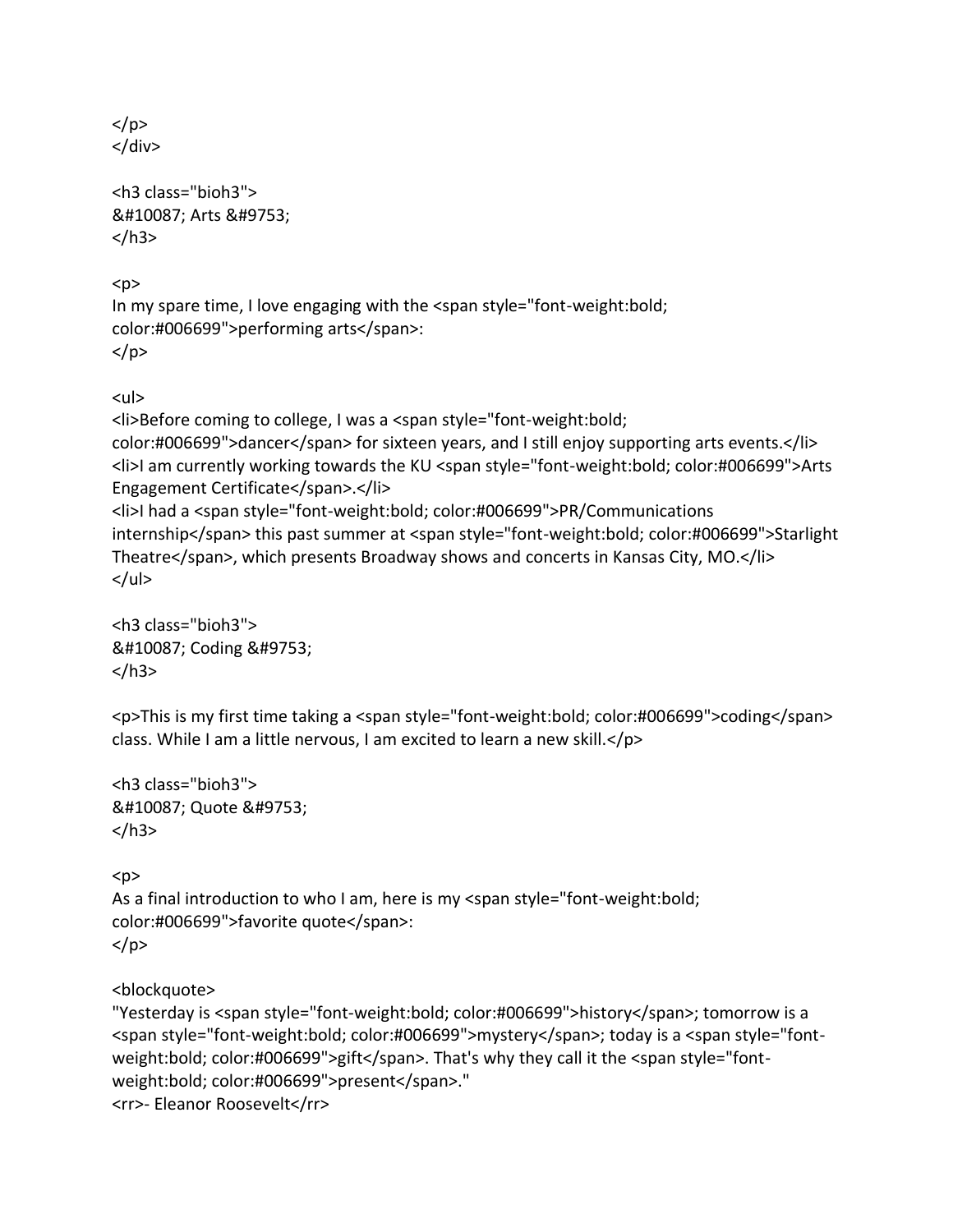```
</blockquote>
<h4 class="dotted">
</h4>
</div>
</body>
</html>
CSS:
* {
  box-sizing: border-box;
}
body {
 font-family: Georgia, serif;
  margin: 0;
  background: #ff9933;
}
.header {
 font-family: Trebuchet MS, sans-serif;
  font-size: 150px;
  text-align: center;
  display: block;
  margin-left: auto;
  margin-right: auto;
  background-color: #006699;
  color: #ffffff;
  border: 5px solid #ffffff;
  padding: 50px;
}
h2 {
border: 5px dotted #ffffff;
}
.dotted {
  border-bottom: 5px dotted #ffffff;
 text-decoration: none;
}
table {
  font-family: Trebuchet MS, sans-serif;
  font-size: 50px;
  text-align: center;
```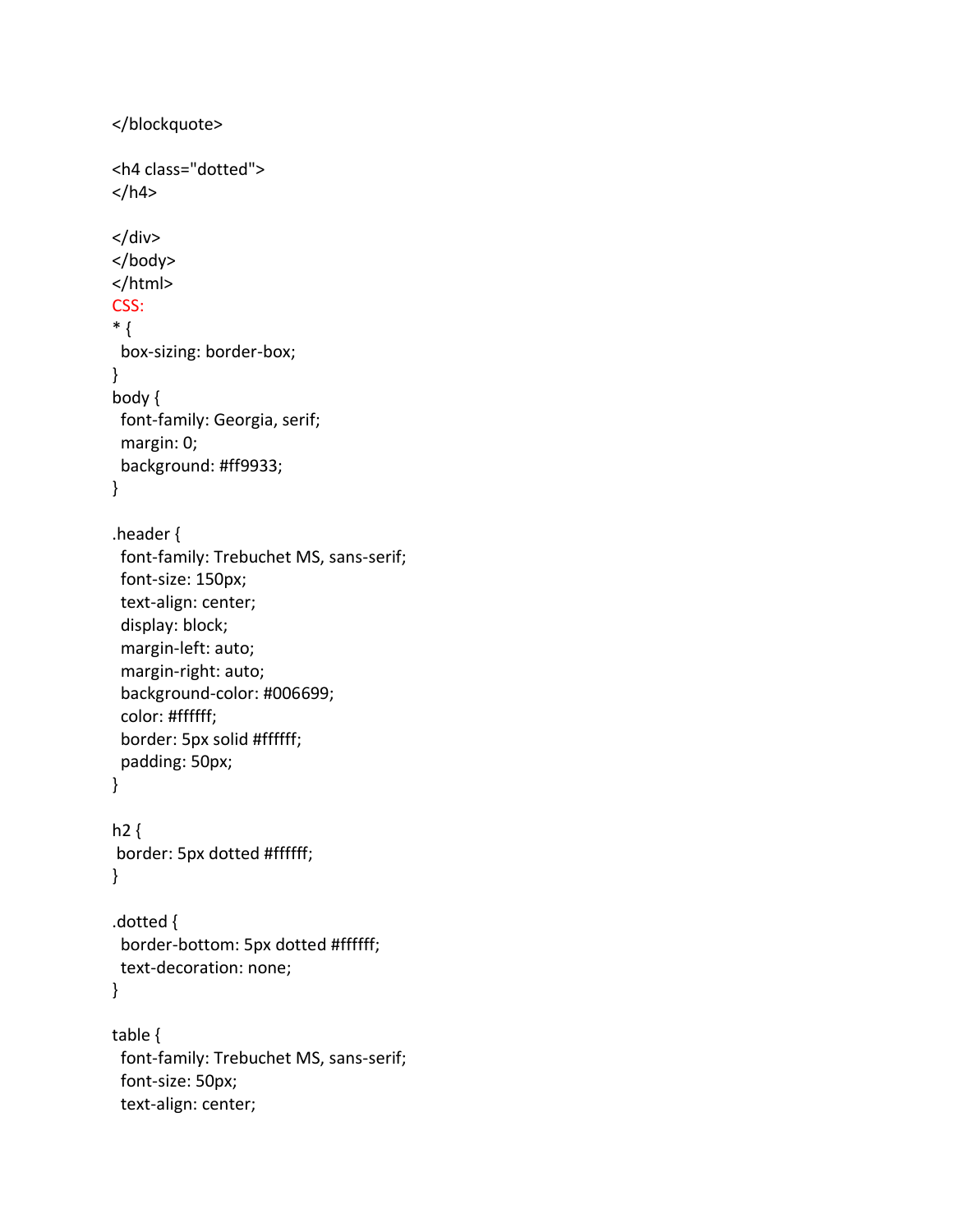```
 display: block;
  margin-left: auto;
  margin-right: auto;
  width: 75%;
  position: relative;
}
th, td, tr {
  border: 5px solid #ffffff;
  background-color: #ffffff;
}
.firstcolumn {
  background-color: #006699;
  color: #ffffff;
 font-weight: bold;
}
td:nth-child(even) {
 background-color: #ffcc66;
}
#classes {
  color: #ff9933;
}
th {
  background-color: #006699;
  color: #ffffff;
}
.myinfo {
 font-family: Trebuchet MS, sans-serif;
  font-size: 75px;
  text-align: center;
  display: block;
  margin-left: auto;
  margin-right: auto;
}
.mySlides {
  display: none;
}
```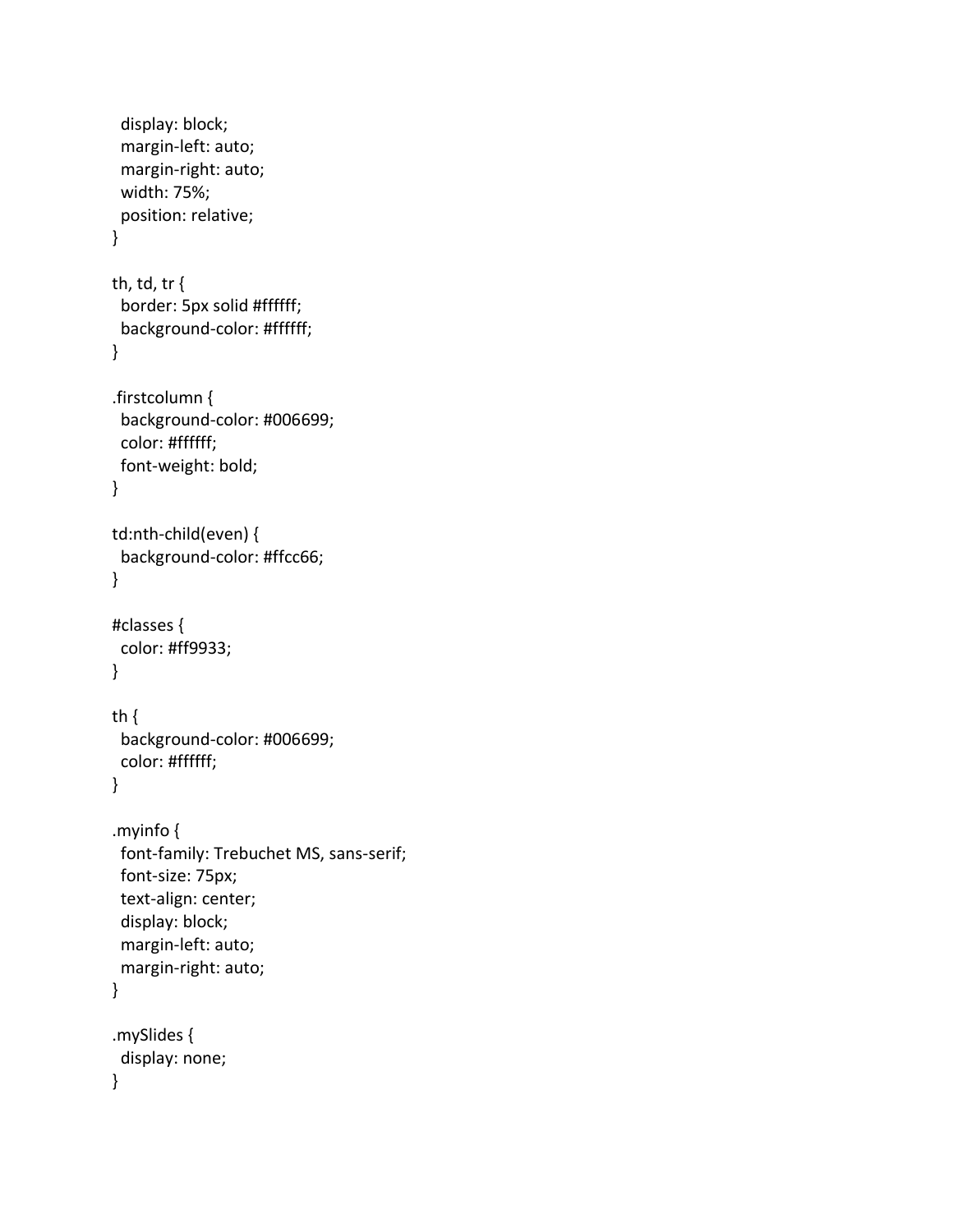```
.container {
  position: relative;
  background-size: contain;
  float: left;
  float: top;
}
img {
  vertical-align: middle;
  cursor: pointer;
}
.imgfloat {
  padding: 20px;
  max-width: 100%;
  max-height: 100%;
  display: block;
  min-width: 50%;
  min-height: 50%;
  text-align: center;
  margin-left: auto;
  margin-right: auto;
  padding: 40px;
}
/* Slideshow container */
.slideshow-container {
  max-width: 75%;
  position: relative;
  margin: auto;
  border: 5px solid #ffffff;
}
/* Next & previous buttons */
.prev, .next {
  cursor: pointer;
  position: absolute;
  top: 80%;
  width: auto;
  padding: 20px;
  margin-top: -22px;
  color: #6699ff;
  font-weight: bold;
  font-size: 24px;
```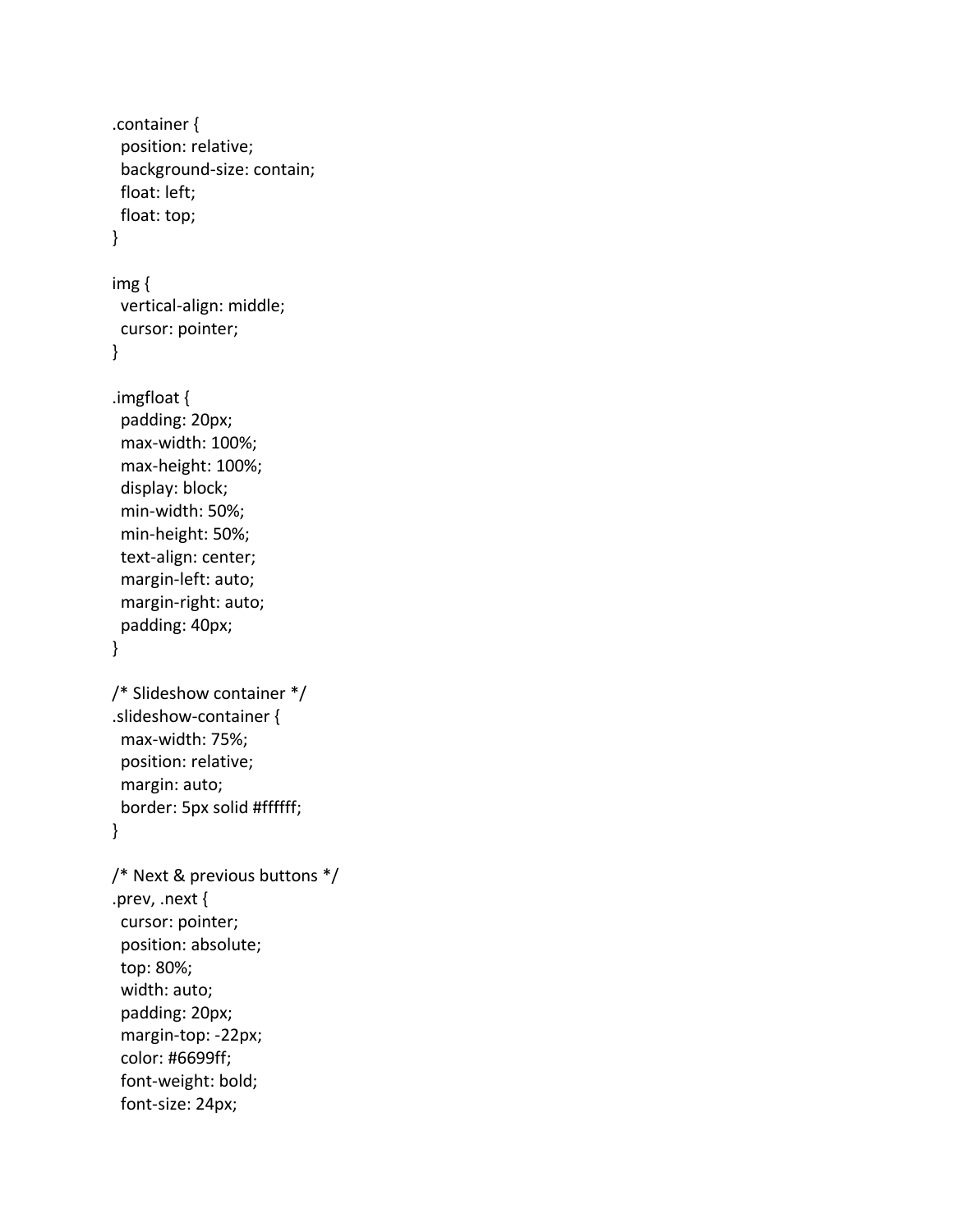```
 transition: 0.4s ease;
  border-radius: 0 5px 5px 0;
  user-select: none;
}
/* Position the "next button" to the right */
.next {
  right: 0;
  border-radius: 5px 0 0 5px;
}
/* On hover, add an orange-yellow background color */
.prev:hover, .next:hover {
  background-color: #ffcc66;
}
/* Caption text */
.text {
  color: #006699;
  font-size: 24px;
  padding: 10px 14px;
  position: absolute;
  bottom: 10px;
  width: 100%;
  text-align: center;
  background: #ffffff;
  font-weight: bold;
}
/* Number text (1/4 etc) */
.numbertext {
  color: #006699;
  font-size: 24px;
  padding: 10px 10px;
  position: absolute;
  top: 0;
  background: #ffffff;
  font-weight: bold;
}
/* The dots/bullets/indicators */
.dot {
  cursor: pointer;
  height: 10px;
```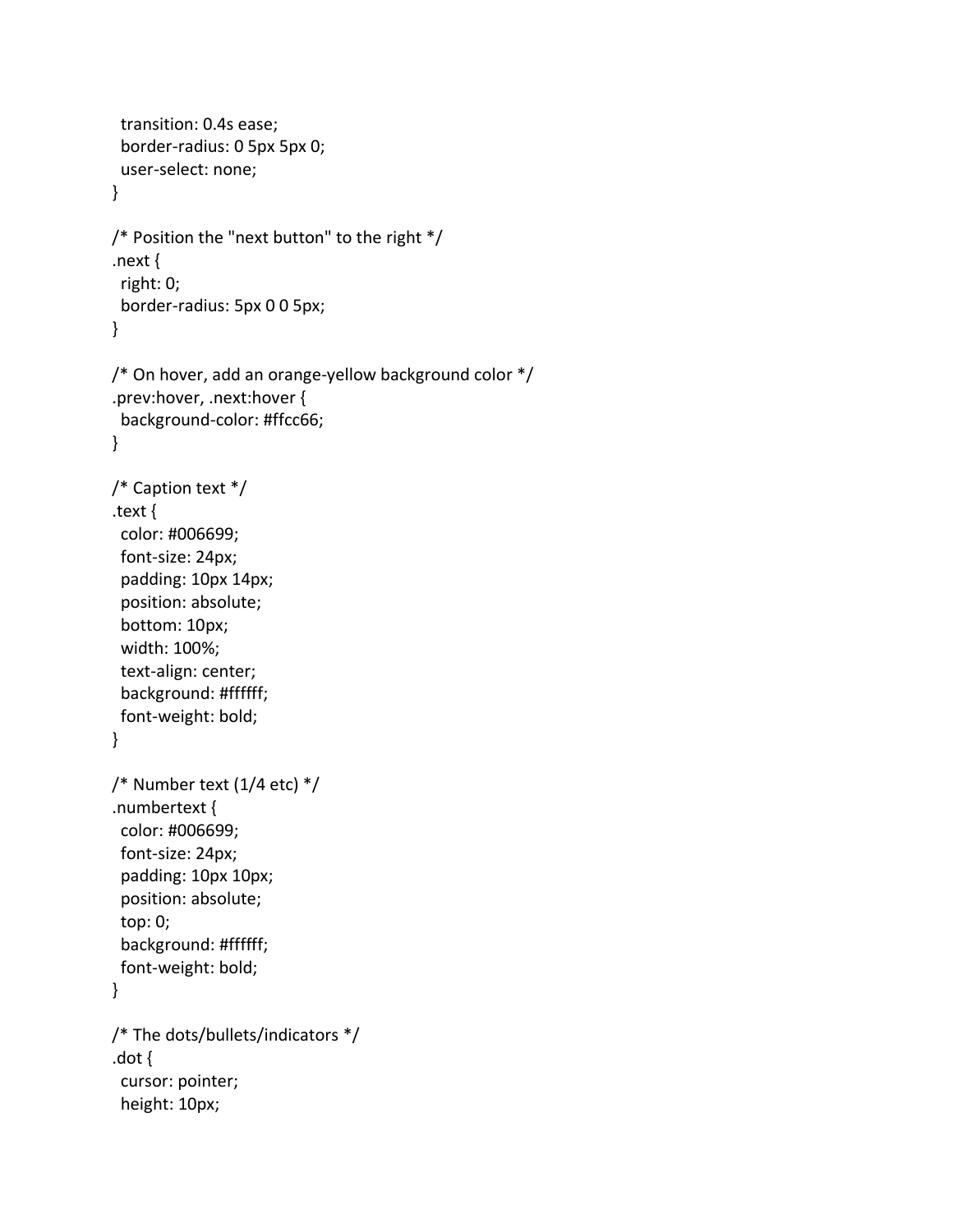```
 width: 10px;
  margin: 2px 2px;
  background-color: #ffffff;
  border-radius: 50%;
  display: inline-block;
  transition: background-color 0.4s ease;
  padding: 15px;
}
.active, .dot:hover {
  background-color: #006699;
}
/* Fading animation */
.fade {
  -webkit-animation-name: fade;
  -webkit-animation-duration: 2s;
  animation-name: fade;
  animation-duration: 2s;
  color: #ffcc66;
}
@-webkit-keyframes fade {
 from {
   opacity: 0.2;
  }
 to {
   opacity: 1;
 }
}
@keyframes fade {
 from {
   opacity: 0.2;
  }
  to {
   opacity: 1;
 }
}
/* On smaller screens, decrease text size */
@media only screen and (max-width: 300px) {
```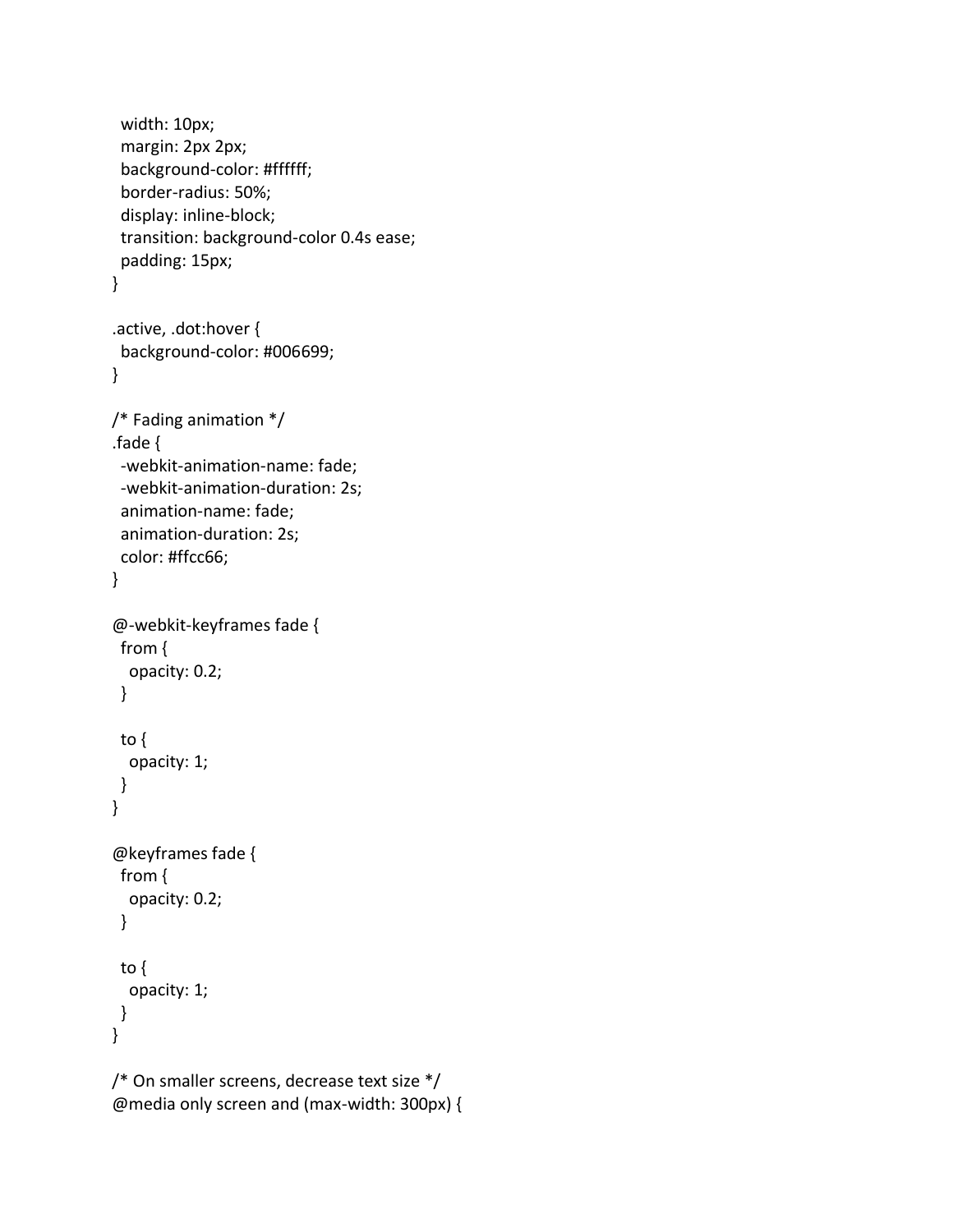```
 .prev, .next,.text {
   font-size: 12px;
   }
}
@media only screen and (max-width: 600px) {
  body {
   background-color: #ffffff;
 }
}
.responsive {
  width: 100%;
  height: auto;
}
.button {
  cursor: pointer;
  background-color: #006699;
  color: #ffffff;
  font-size: 50px;
  font: Trebuchet MS, sans-serif;
  padding: 10px;
  display: block;
  margin-left: auto;
  margin-right: auto;
  border: 5px solid #ffffff;
  margin-bottom: 50px;
}
.link {
  cursor: pointer;
  color: #ffffff;
  font-style: bold;
  font-family: Trebuchet MS, sans-serif;
  padding: 10px;
}
.link2 {
  cursor: pointer;
  color: #ffffff;
  font-style: bold;
  font-family: Georgia, serif;
}
```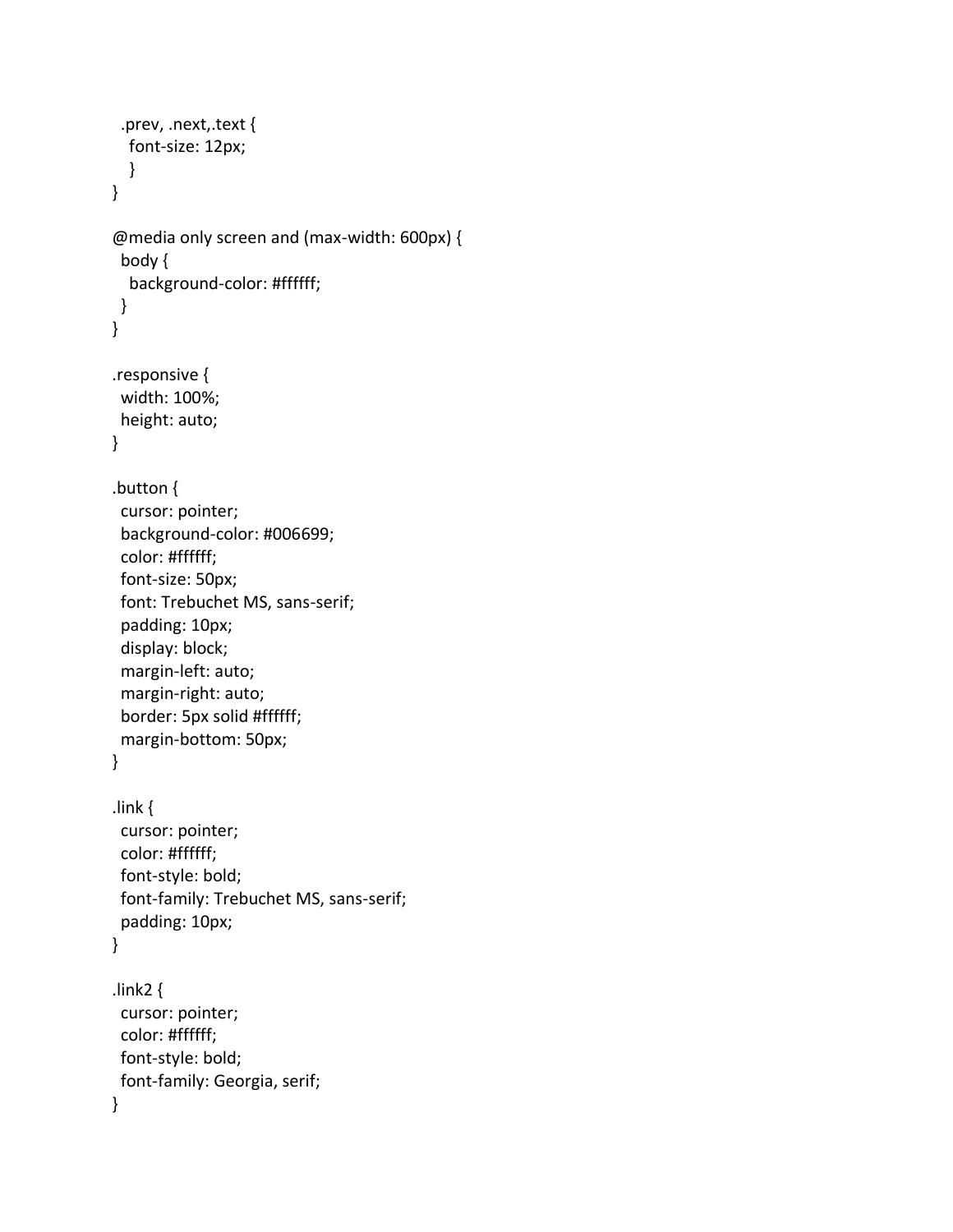.textbox { font-family: Georgia, serif; background-color: #006699; color: #ffffff; font-size: 50px; padding: 10px; display: block; margin-left: auto; margin-right: auto; border: 5px solid #ffffff; } .biosection { display: block; margin-left: auto; margin-right: auto; }  $h3$  { font-family: Georgia, serif; color: #006699; font-size: 50px; text-align: center; padding: 10px; } .bioh3 { color: #ffffff; } p { font-family: Georgia, serif; font-size: 14px; text-align: center; margin-left: 25%; margin-right: 25%; background-color: white; color: #006699; border: 5px solid #006699; padding: 40px; } ul {